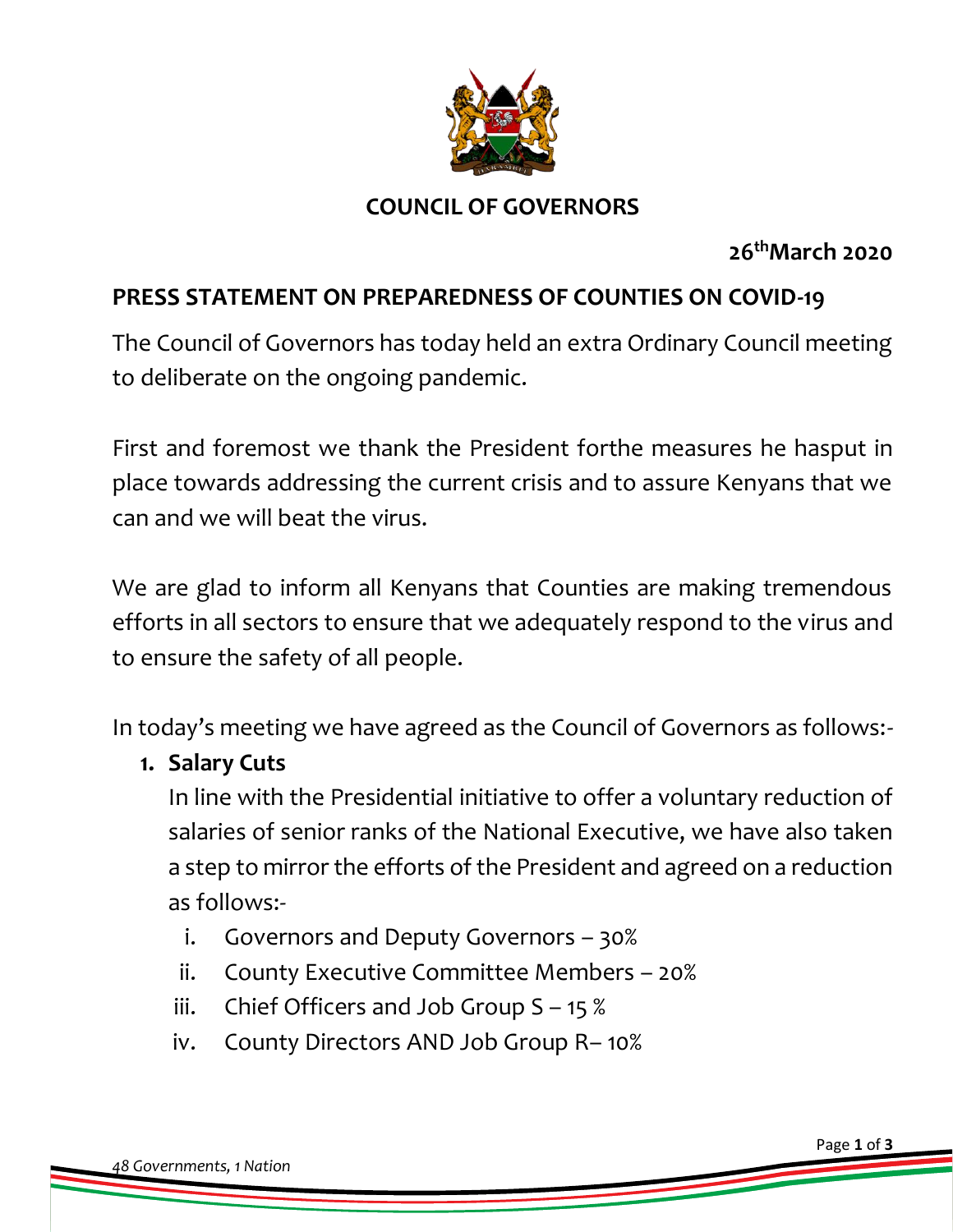We have also resolved that other cadres are welcome to voluntarily contribute whatever percentage that they deem fit. We also call upon the County Assemblies to follow suit and agree on a figure as this is for the benefit of our people.

# **2. Funds Flow for Salary Cuts**

We have agreed as the Council, that the money emanating from the pay cuts will be channeled through the special purpose account at the County level. The National Government and Development Partners are welcome to contribute to this account.

## **3. PPE Kits**

We note with concern that the PPE kits that are being distributed in Counties are of low quality and not able to protect health workers in their line of duty. We therefore call upon KEMSA and KEBS to ensure the kits are of good quality.

We further note that most Counties have not received the PPE Kits from KEMSA despite follow up from the Council. We urge the National Government to fast-track the distribution of these kits.

## **4. Other Support**

In order to caution citizens during this period, we have agreed as follows:-

i. KPLC to consider subsidizing power tariffs for the next three (3) months and not to disconnect power